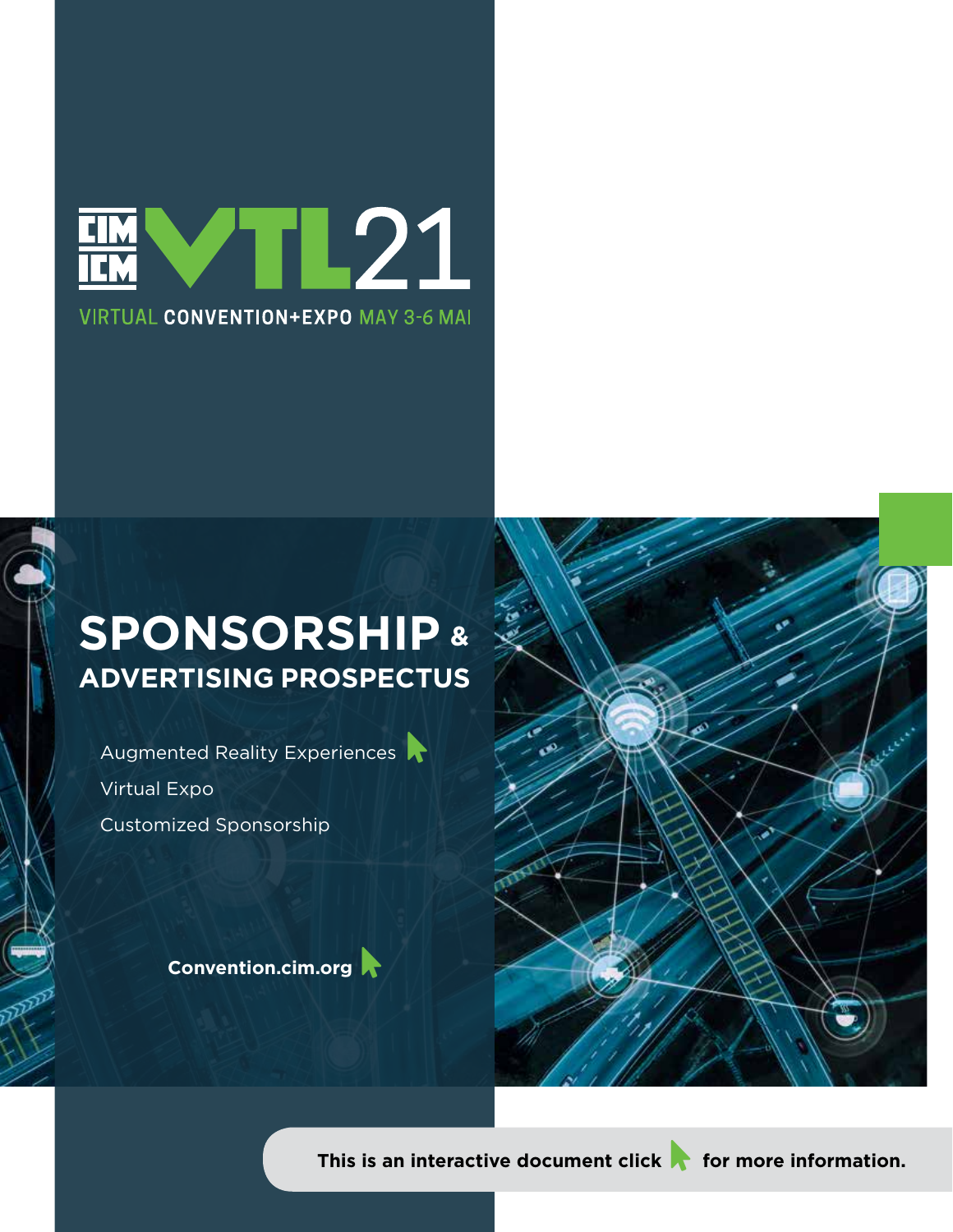

CIM 2021 will be an Augmented Reality (AR) packed experience, putting technology right in front of attendees through their phones and mobile devices. With a robust platform and world class content CIM 2021 will bring the industry together in May.



### **GLOBAL REACH**

Easily place your brand in front of a world-wide client base who can login with no travel or physical space limitations.

### **ENGAGEMENT**

Virtual attendees take their time and explore content including videos and presentations while the integration of Augmented Reality (AR) creates an immersive experience.

### **LONGEVITY**

The lifespan of CIM 2021 virtual will be 6 weeks (including 4 weeks post convention), allowing attendees to return and spend time reviewing offerings on a channel built for collaboration. Your partnership can extend beyond that with digital and print advertising.

## **The Value in the Right Audience**

In its 123-year history, CIM has fostered a network of influential industry leaders and decision-makers. These leaders shape the industry, drive innovation, promote sustainable practices and shape the future of the industry. Connect and engage this audience via a powerful platform created for optimizing leads and networking opportunities.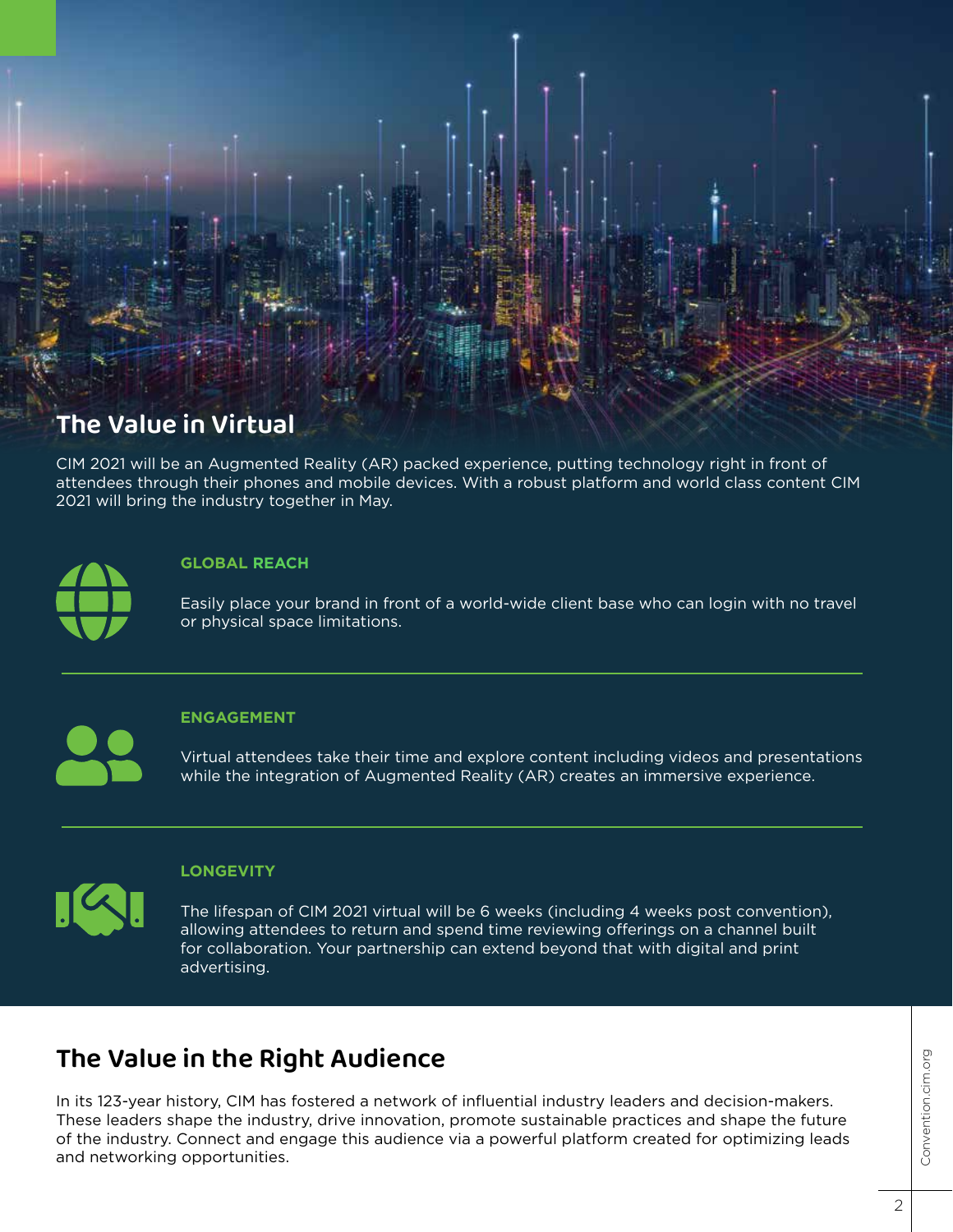## **SPONSORSHIP OPPORTUNITIES**

## **Exclusive CIM 2021 Sponsorship Pages**

Virtual event pages allow for a creative approach to maximizing brand recognition with endless customization possibilities including, naming rights, logos, and videos. An exclusive sponsorship opportunity will allow your brand to stand out and create meaningful connections.

## **[AGENDA PAGE](https://dvtail.com/wp-content/uploads/2021/02/CIM-Agenda-Page.pdf )**

Be top-of-mind as attendees plan and create their virtual experience.

### **[ATTENDEE PAGE](https://dvtail.com/wp-content/uploads/2021/02/CIM-Attendee-Page.pdf )**

Align your brand with decision-making attendees.

### **[EXPO HALL](https://dvtail.com/wp-content/uploads/2021/02/CIM-Expo-Hall.pdf) A**

The one-stop-shop for attendees to connect with leading edge supply & service organizations.

**[MY AGENDA PAGE](https://dvtail.com/wp-content/uploads/2021/02/CIM-My-Agenda-Page.pdf) &** A frequently visited page as attendees create and plan their experience.

#### **NETWORKING LOUNGES**

Exclusive sponsorship of a space where attendees connect and network.

#### **REGISTRATION PAGES**

First multi-step exposure to EVERY attendee.

#### **[SPEAKER PAGE](https://dvtail.com/wp-content/uploads/2021/02/CIM-Speaker-Page.pdf ) &** Providing attendees complete listing, bio and links of all speakers and their sessions. **CIM21 not**

## **Premier Sponsor Branding Recognition**

Pages that offer first brand exposure to attendees.

### **[HOME PAGE/MAIN LOBBY](https://dvtail.com/wp-content/uploads/2021/02/CIM-Home-Page-Main-Lobby.pdf )**

Sponsors have first exposure as registered attendees arrive at the virtual event site.

**INFORMATION DESK** Help for negotiating the virtual event.

#### **[LOGIN PAGE](https://dvtail.com/wp-content/uploads/2021/02/CIM-Login-Page.pdf ) A**

First stop for all attendees attending CIM21.

**[MAIN STAGE PAGE](https://dvtail.com/wp-content/uploads/2021/02/CIM-Main-Stage-Page.pdf ) &** Plenary and keynote speakers engage attendees along side your logo.

### **LIBRARY ON DEMAND PAGE**

Allowing attendees to access content beyond the event.

#### **[TECHNICAL SESSION STAGES](https://dvtail.com/wp-content/uploads/2021/02/CIM-Technical-Session-Page.pdf)**

Multiple options to align your company with the exact expert content.



**only gives you access to a targeted audience but also industry speakers, networking opportunities and content to empower your teams year-round**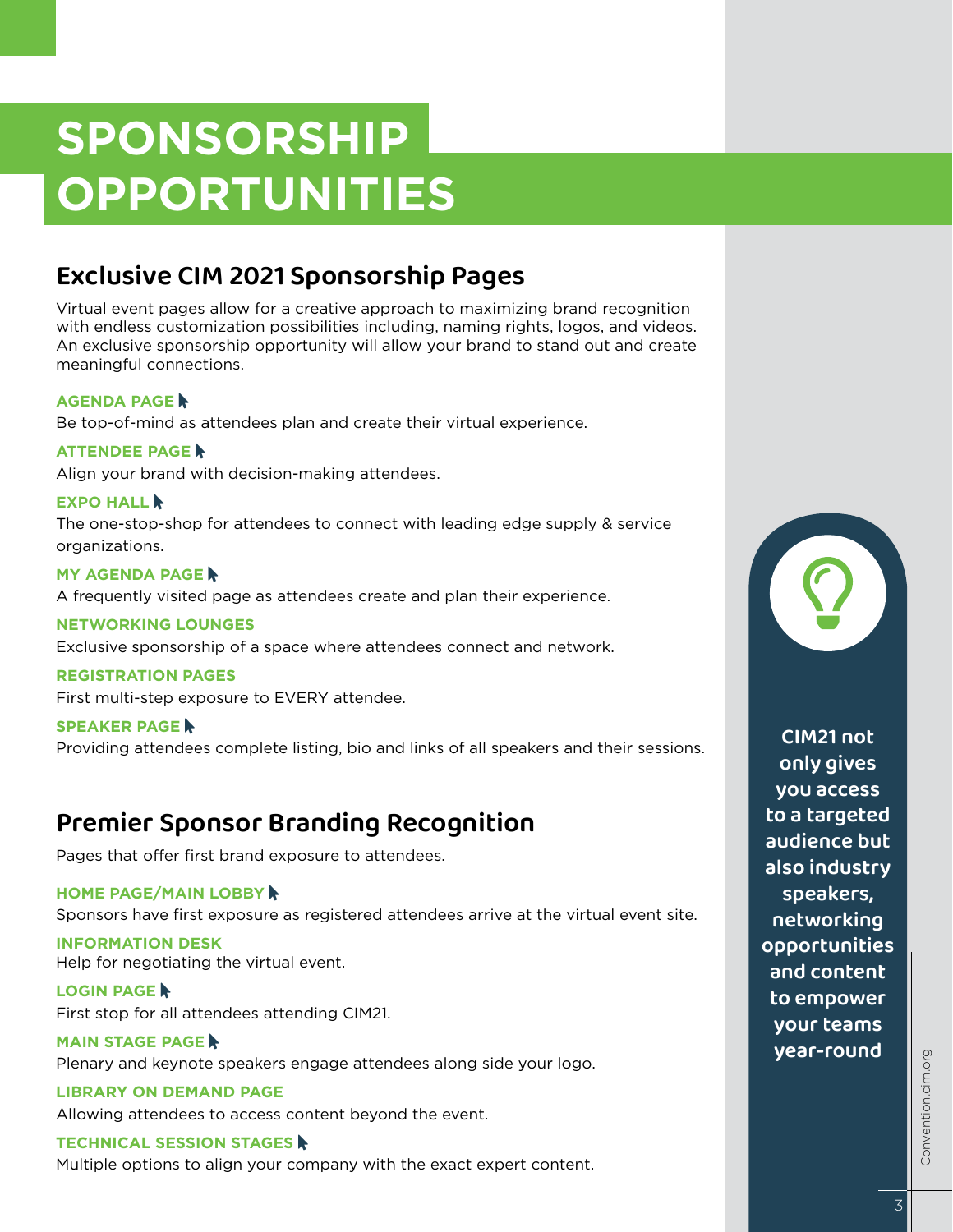## **AUGMENTED REALITY**

The WOW factor for virtual events. The integration of advanced Augmented Reality (AR) creates immersive experiences for attendees. There is a roaster of impressive AR products to choose from that are fully customizable to create memorable moments for your brand and product throughout the event. For attendees to unlock the AR experiences, you simply scan a QR code through your phone.

## **Augmented Reality Opportunities**

### **[AR 360 PORTAL](https://vimeo.com/479974330)**

Transport attendees through a 360-degree virtual room portal and have them experience virtual site visits, demos, and tours.

#### **[AR PRODUCT](https://vimeo.com/461920208/b9c7f930fe)**

Walk attendees through a 3D physical product demonstration or visual training. Ideal for new product launches!

#### **AR HUMAN HOLOGRAM**

Human Holograms provide sponsors the opportunity to create memorable moments with attendees. This AR option can be used for brand ambassadors, customized booth attendants, a CEO welcome, a product training and much more.

#### **AR HUMAN HOLOGRAM [WITH PRODUCT](https://vimeo.com/409813717) A**

The opportunity to create 3D demonstrations by pairing a human hologram with an AR Product. The human hologram can interact with the product allowing clients to be walked through a demonstration step-by-step.

#### **[AIR SHOW HOLOGRAM](https://vimeo.com/470720759)**

AIR show provides the opportunity to share AR entertainment with attendees.

**Network lounges and exhibit booths are a great way to add in sponsored AR experiences.**

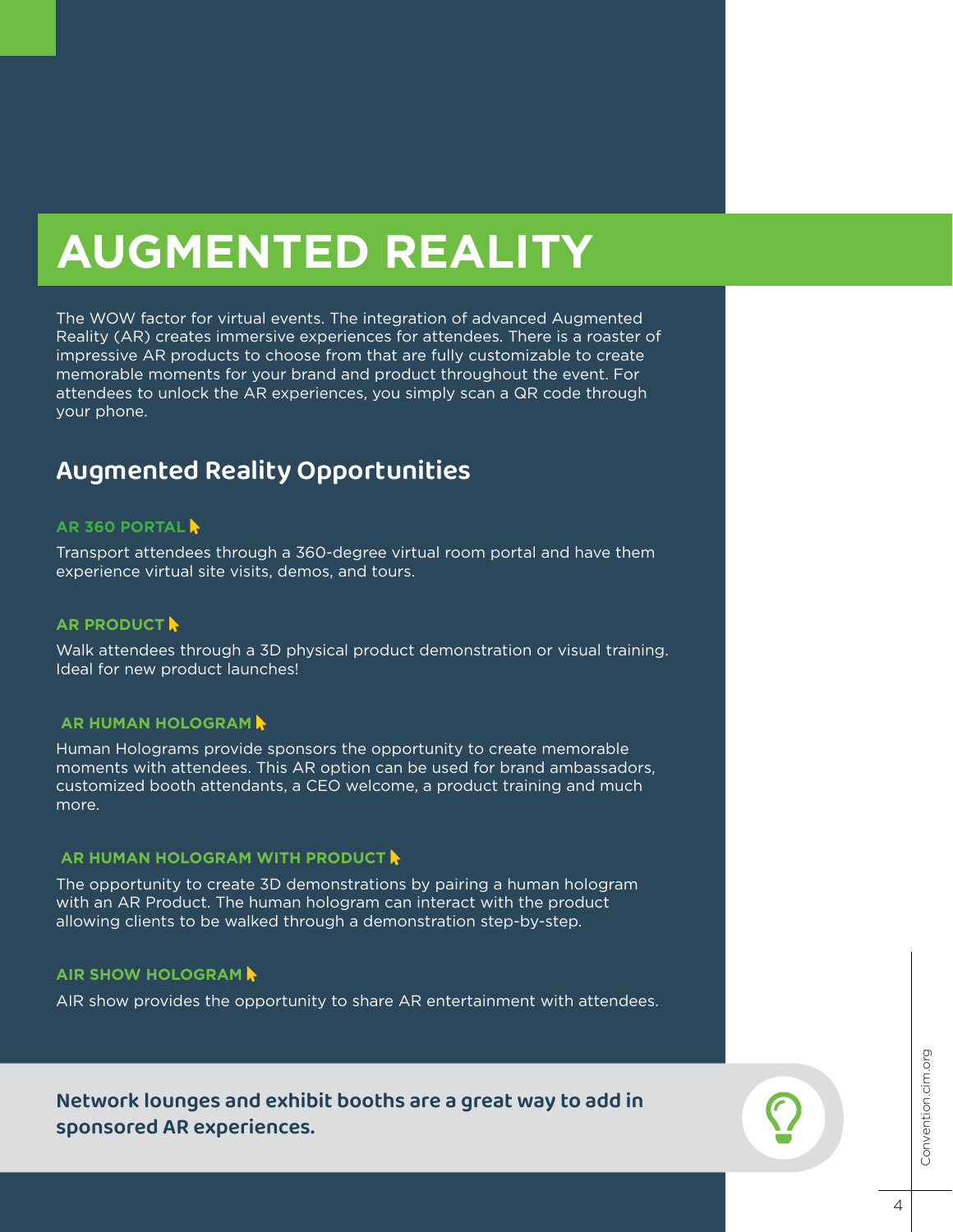## **MEDIA & ADVERTISING MAIN STAGE, TECHNICAL SESSIONS & EXPO**

## **Main Stage**

This is where the Plenary and Keynote presentations will take place during the virtual event. Sponsors can purchase a targeted video ad space to showcase their brand alongside relevant content and audience.

## **Technical Sessions**

Technical sessions will take place during the virtual event. Sponsors have the opportunity to align their brand with expert content-based solutions with a video ad.

## **The Expo – As close to reality as virtual gets!**

From virtual booths, exhibitors can create facetime meetings with attendees, have live brand representatives available, and can also upload resources and videos that market key products or services.

## **FOR ADDITIONAL INFORMATION CONTACT:**

### **MARTIN BELL**

Exhibition & Sponsorship Sales Manager - CIM mbell@cim.org

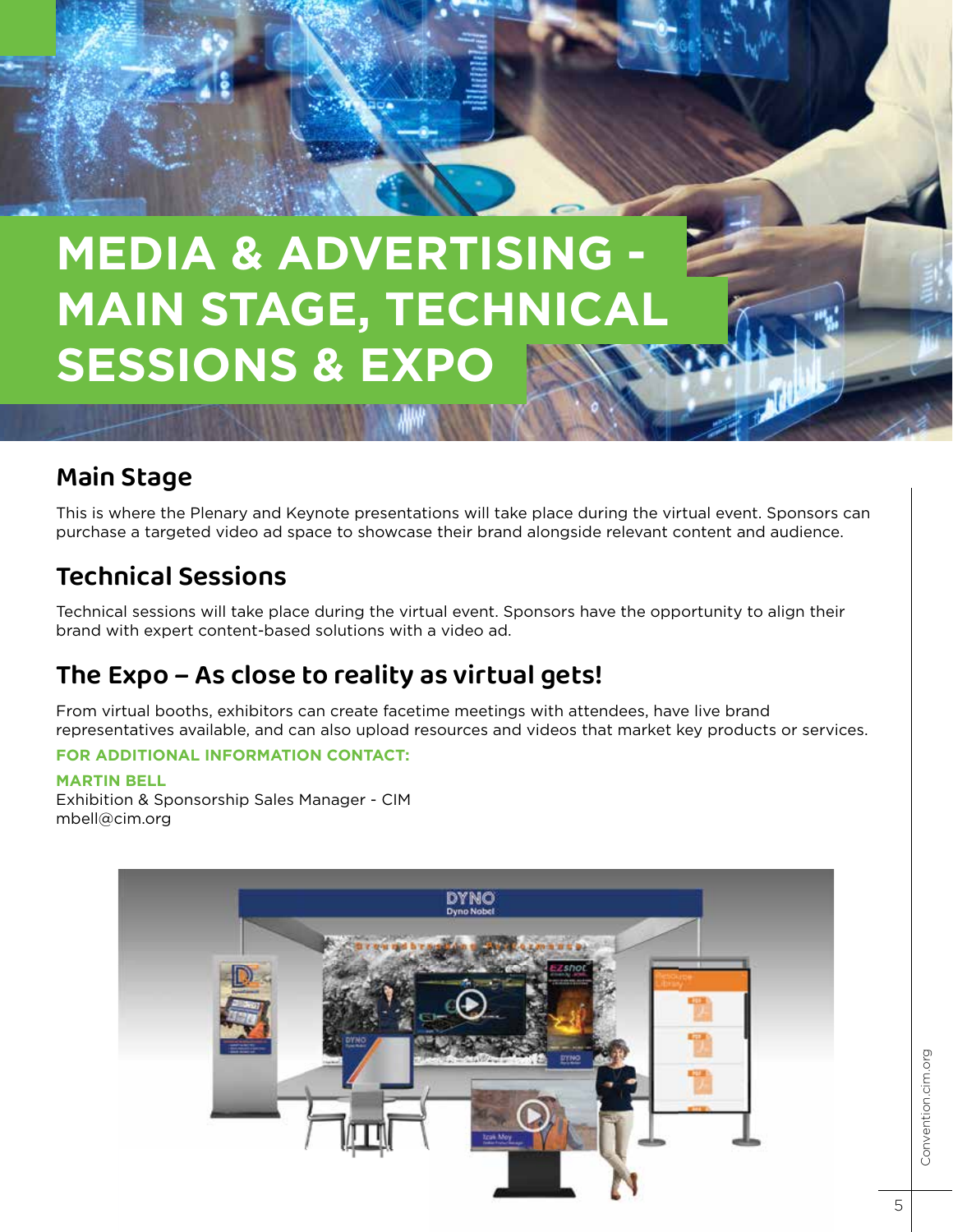## **EXTEND YOUR REACH BEYOND THE VIRTUAL CONVENTION AND EXPO**

## **Print and Digital Advertising**

Create a campaign with increased exposure as attendees plan and register for this one-of-a-kind event.

## *CIM MAGAZINE* **PRELIMINARY ISSUE**

- Digitally distributed to CIM members and *CIM Magazine* subscribers ahead of the convention
- Available on the CIM Convention website

## *CIM MAGAZINE* **MARCH/APRIL ISSUE**

- 22,305 readership + digitally distributed to convention delegates and EXPO exhibitors
- Available on CIM Convention and *CIM Magazine* website

## **CONVENTION WEBSITE [Convention.CIM.org](https://convention.cim.org/)**

- The first stop for attendees
- Prime space on convention landing page and drill down pages

## **CONVENTION E-NEWS**

- Sent to the convention community prior and during the convention
- Banner ads available

## **CONVENTION EBLASTS**

- Promotion of convention with deadlines and calls to action
- Delivered directly into the inboxes of engaged clients



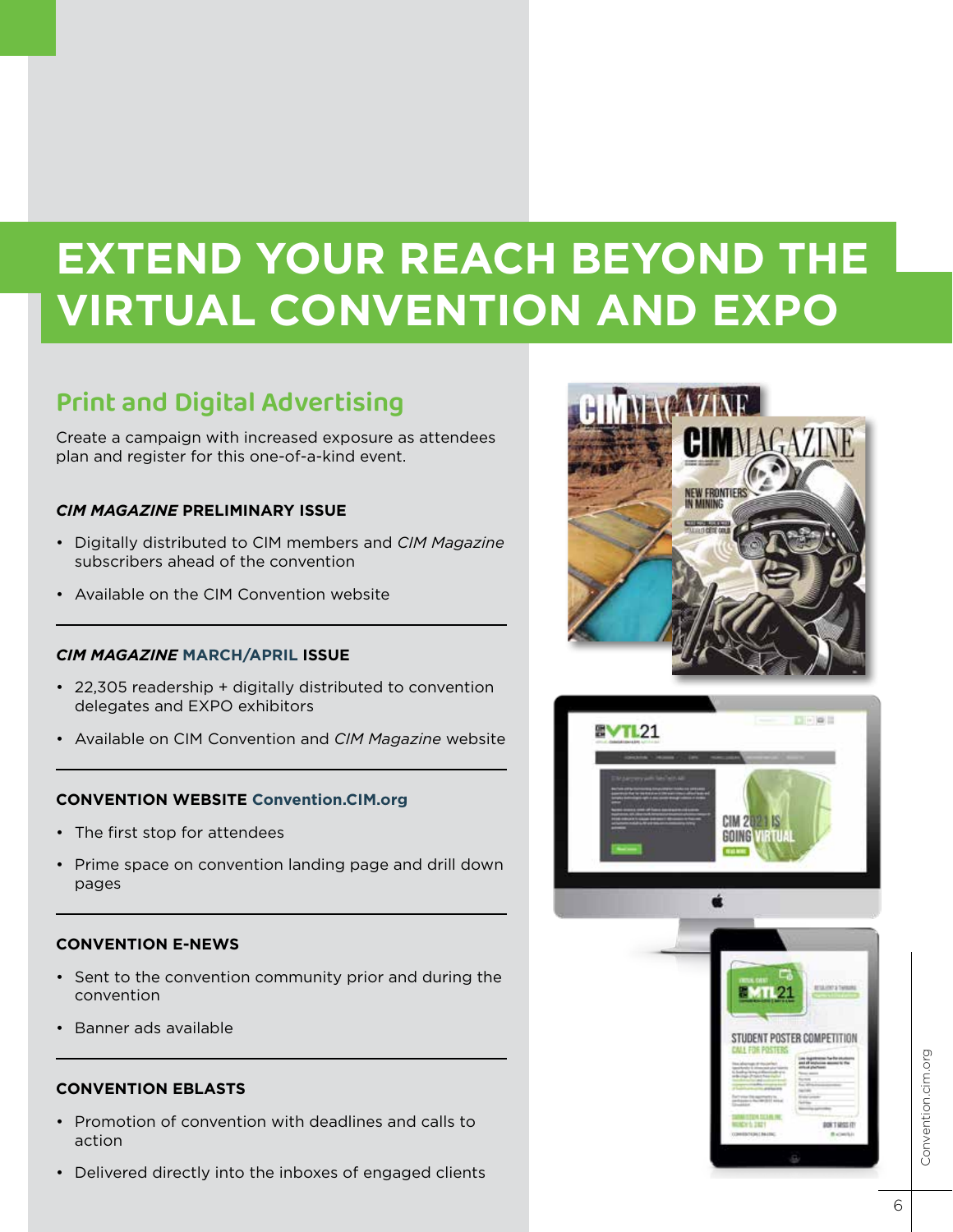## **SPONSORSHIP**



## **Every sponsor receives analytics post-convention**

| <b>Virtual Sponsorship</b>                                               | Double<br>Diamond         | Diamond | Platinum       | Gold               | Silver         | Copper             | <b>Nickel</b>  | Friend |
|--------------------------------------------------------------------------|---------------------------|---------|----------------|--------------------|----------------|--------------------|----------------|--------|
|                                                                          | \$50K                     | \$40K   | \$30K          | \$20K              | \$15K          | \$10K              | \$5K           | \$3K   |
| <b>Pre-Convention</b>                                                    |                           |         |                |                    |                |                    |                |        |
| Logo and link to sponsor website on the<br><b>CIM Convention website</b> | $\boldsymbol{\mathsf{x}}$ | X       | X              | X                  | X              | X                  | $\pmb{\times}$ | X      |
| Recognition on CIM's social media networks                               | X                         | X       | X              | X                  | X              | X                  |                |        |
| Company logo in eblasts                                                  | X                         | X       | X              | X                  | X              |                    |                |        |
| <b>Virtual Convention Experience</b>                                     |                           |         |                |                    |                |                    |                |        |
| Delegate registration                                                    | 12                        | 10      | 8              | 6                  | 4              | 3                  | 2              | 1      |
| Recognition on CIM's social media networks                               | X                         | X       | X              | X                  | X              | X                  | $\pmb{\times}$ | X      |
| Logo (tile) in Sponsorship Directory<br>(Convention Platform)            | X                         | X       | X              | X                  | X              | X                  | X              | X      |
| Company Description                                                      | X                         | X       | X              | X                  | X              | X                  | X              | X      |
| Contact Information                                                      | X                         | X       | X              | X                  | X              | X                  | X              | X      |
| Website URL                                                              | X                         | X       | X              | X                  | X              | X                  | X              | X      |
| Snöbal Personalized event influencer<br>marketing campaign               | X                         | X       | X              | X                  | X              | X                  | X              | X      |
| "I was here" lead retrieval & gamification                               | X                         | X       | X              | X                  | X              |                    |                |        |
| Deluxe Booth                                                             | X                         | X       | X              |                    |                |                    |                |        |
| Standard Booth                                                           |                           |         |                | X                  |                |                    |                |        |
| <b>Post-Convention</b>                                                   |                           |         |                |                    |                |                    |                |        |
| Logo in CIM Magazine post-Convention issue                               | X                         | X       | X              | X                  | X              | $\pmb{\mathsf{X}}$ | X              | X      |
| Event analytic reporting                                                 | X                         | X       | X              | X                  | X              | $\mathsf X$        | X              | X      |
| Logo on following year's Convention website                              | X                         | X       | $\pmb{\times}$ | $\pmb{\mathsf{X}}$ | X              | $\pmb{\mathsf{X}}$ | $\mathsf X$    | X      |
| Logo in Annual Report                                                    | Х                         | X       | X              | X                  | $\pmb{\times}$ | X                  | $\pmb{\times}$ | X      |

Convention.cim.org Convention.cim.org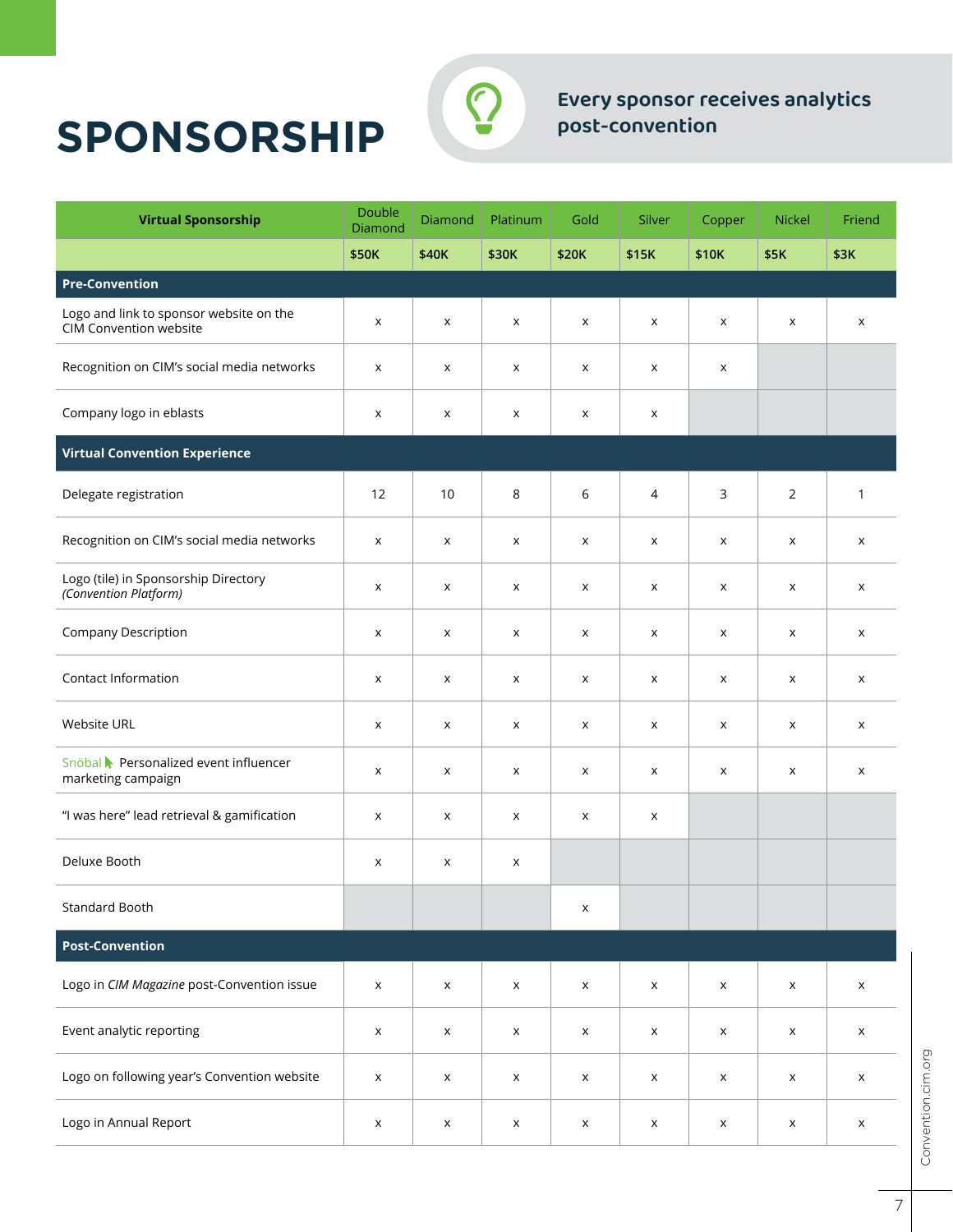# **SPONSORSHIP OPPORTUNITIES AT A GLANCE**

| <b>Exclusive Opportunities</b>                                                                                                        |                                  |
|---------------------------------------------------------------------------------------------------------------------------------------|----------------------------------|
| Agenda page                                                                                                                           | \$15,000                         |
| Attendee page                                                                                                                         | \$15,000                         |
| Exhibit Hall                                                                                                                          | <del>\$20,000 \$</del><br>- SOLD |
| My Agenda page                                                                                                                        | \$15,000                         |
| Registration & Thank you pages                                                                                                        | \$20,000                         |
| Networking Lounges<br>Student Program, CIM Communities,<br>Continue the discussion, Meeting the<br>experts and Wellness/Social Lounge | \$5,000                          |
| Speaker page                                                                                                                          | \$15,000                         |
| <b>Premier Branded Pages</b>                                                                                                          |                                  |
| Login page                                                                                                                            | \$30,000                         |
| Main Stage                                                                                                                            |                                  |
| Top logo & side banner                                                                                                                | \$15,000 per day                 |
| Bottom logo                                                                                                                           | \$7,500 4 days                   |
| Poster session / Student center                                                                                                       | \$10,000                         |
| Home page / Main lobby<br>High visibility / 4 available (square) logo                                                                 | \$10,000                         |
| Library on demand<br>5 available rotating                                                                                             | \$3,000                          |
| <b>Information Desk</b>                                                                                                               | \$3,000                          |
| Technical Session Stages                                                                                                              |                                  |
| Landing page logo, top logo & side banner                                                                                             | \$ 10,000 per day                |
| Bottom logo / 25 available                                                                                                            | \$3,500 4 days                   |
| The Experience - Augmented Reality                                                                                                    |                                  |
| AR Human with Product                                                                                                                 | \$11,450                         |
| AiR Show Hologram                                                                                                                     | \$10,820                         |
| AR 360 Portal                                                                                                                         | \$6,760                          |

AR Product \$ 6,760 AR Human Hologram  $\frac{1}{3}$  4,680

Floating Video - add on to the Human states in \$ 680<br>Hologram

| <b>Knowledge Curation - Media &amp; Advertising</b> |                      |  |  |  |  |
|-----------------------------------------------------|----------------------|--|--|--|--|
| Main Stage video                                    | \$2,250 60 sec video |  |  |  |  |
|                                                     | \$1,875 30 sec video |  |  |  |  |
| Technical Sessions video                            | \$1,125 60 sec video |  |  |  |  |
|                                                     | \$750.30 sec video   |  |  |  |  |

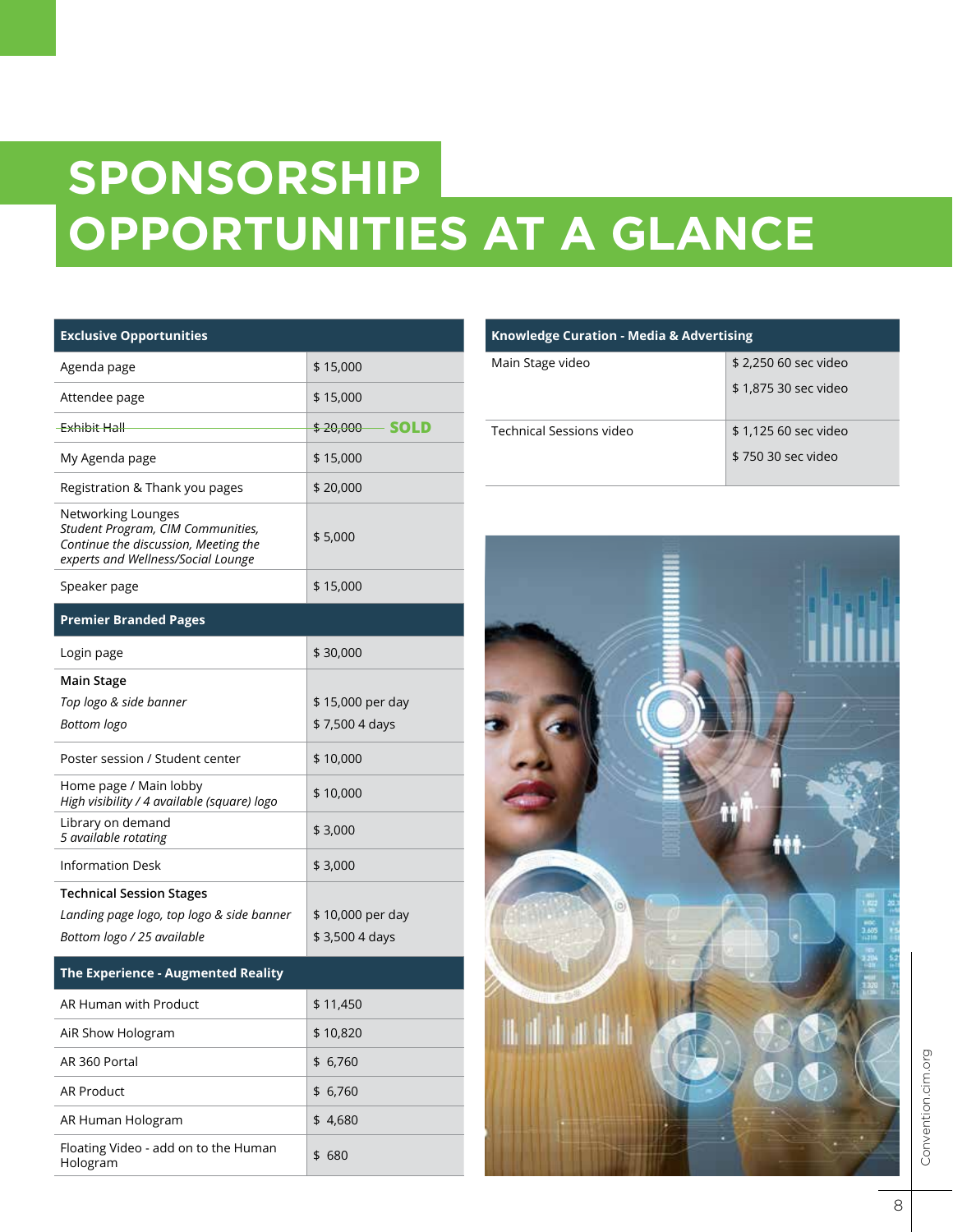## **EXTEND YOUR REACH BEYOND T VIRTUAL CONVENTION AND EXPO**

6

₽

|                                                         | QTY                                         | <b>Specs</b>                                                                                 | <b>Description</b>                                                                                                                      | Reach                                                                                                  | <b>Price</b>                                                                     |
|---------------------------------------------------------|---------------------------------------------|----------------------------------------------------------------------------------------------|-----------------------------------------------------------------------------------------------------------------------------------------|--------------------------------------------------------------------------------------------------------|----------------------------------------------------------------------------------|
| Leaderboard Ad<br>Convention landing page               | $\overline{2}$                              | 728 x 90                                                                                     | Prime space linked to your<br>website                                                                                                   |                                                                                                        | \$2,500/mnth                                                                     |
| Large Rectangle<br>Convention landing page              | 3                                           | 336 x 280                                                                                    | Prime space below<br>Convention header                                                                                                  | 40,308 monthly pageviews*                                                                              | \$1,750/mnth                                                                     |
| Banners Ads in<br>Convention enews X 3                  | 3                                           | Leaderboard:<br>600 X 72<br><b>Bottom Banner:</b><br>200 X 275<br>Right Banner:<br>200 X 275 | Sent out to the Convention<br>community the week<br>before, and on Tuesday and<br>Thursday the week of the<br>Convention.<br><b>TBC</b> | CIM Convention community.<br>39% Average Open Rate.                                                    | Leaderboard:<br>\$8,000 / 3 days<br>Bottom / Right<br>Banner:<br>\$2,000 / 3 day |
| <b>Banner Ads</b><br>Convention eblast                  | 4                                           | Top Banner:<br>600 X 72<br>Rectangle:<br>200 X 145                                           | Promotion of Convention<br>information - 1 per month<br>(March-May)                                                                     | 18,000 recipients:<br>All CIM members, contacts,<br>international<br>community                         | \$2,000 each<br><b>OR</b><br>\$6,000/4<br>issues                                 |
| CIM21 Program Guide                                     | CIMMAGAZINE<br>Full Specs in 2021 media kit |                                                                                              | Distributed to CIM members<br>& CIM Magazine readers<br>ahead of Convention                                                             | 22,305 readers per issue in<br>addition to placement on the<br>CIM Convention website                  | See<br><b>CIM Magazine</b><br>media kit $\blacktriangleright$                    |
| 2021 Convention issue<br>of CIM Magazine<br>March/April |                                             |                                                                                              | Distributed to<br>CIM members, readers &<br><b>CIM Convention website</b>                                                               | <b>BONUS DIGITAL</b><br><b>DISTRIBUTION:</b><br>To all convention attendees,<br>exhibitors & speakers. |                                                                                  |